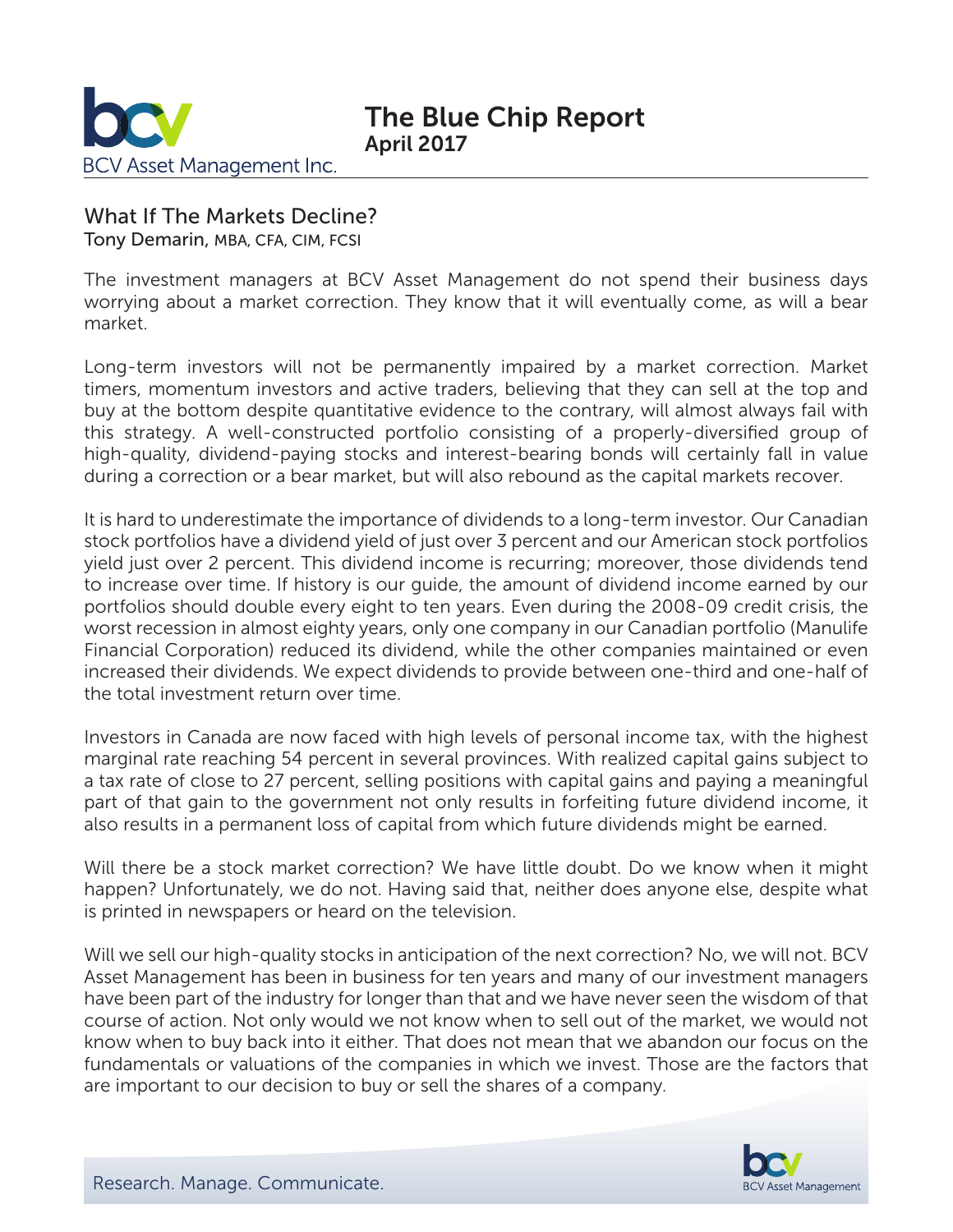The chart that follows looks at the S&P 500 Index since it reached it low point on March  $9<sup>th</sup>$ 2009. While there seems to be numerous catalysts to sell during those eight years and several of these catalysts were followed by corrections, the S&P 500 Index has risen by close to 250 percent over those eight years.



Source: Michael Batnick (theirrelevantinvestor.com)

Our strategy avoids making the these most difficult decisions, either of which could be very wrong, as well as ensuring that our investment portfolios continue to earn growing dividends while avoiding the payment of investment income taxes.

We know that during the next correction our clients will be unhappy while the market declines. The short-term pain is unavoidable, but it is far better than the permanent loss of capital that so often results from abandoning a proven investment philosophy.

# The 2017 Federal Budget

#### Chris Richard, BA, CFA

The most recent federal budget, unveiled in late March, came with far less excitement than was promised by the financial media. The lead up to Budget Day was full of promises of income tax changes and new spending initiatives, but when the budget was unveiled in the House of Commons, there was little of what was expected. While no public official will admit it, it appears that Canada is waiting to see what changes the Trump administration will make to the budget and tax code in the United States before Canada introduces large changes of its own. This was a continuation budget, with no significant changes from 2016, but the underlying assumptions are something that we review as we update our investment thesis for Canada.

One of the underlying assumptions is that Gross Domestic Product will experience real growth of over 2 percent only in 2018, before retreating to 1.7 to 1.8 percent until 2021. While this level of growth is not spectacular, in a low interest environment it is not reasonable to expect super-sized economic growth. One of the other assumptions, which is linked to the low economic growth assumptions, is that the price of oil is not expected to increase much beyond 50 dollars per barrel until 2021. The spot price for oil has moved up since the last budget, but the long-term futures price remains stuck near the 50 dollar mark. The budget

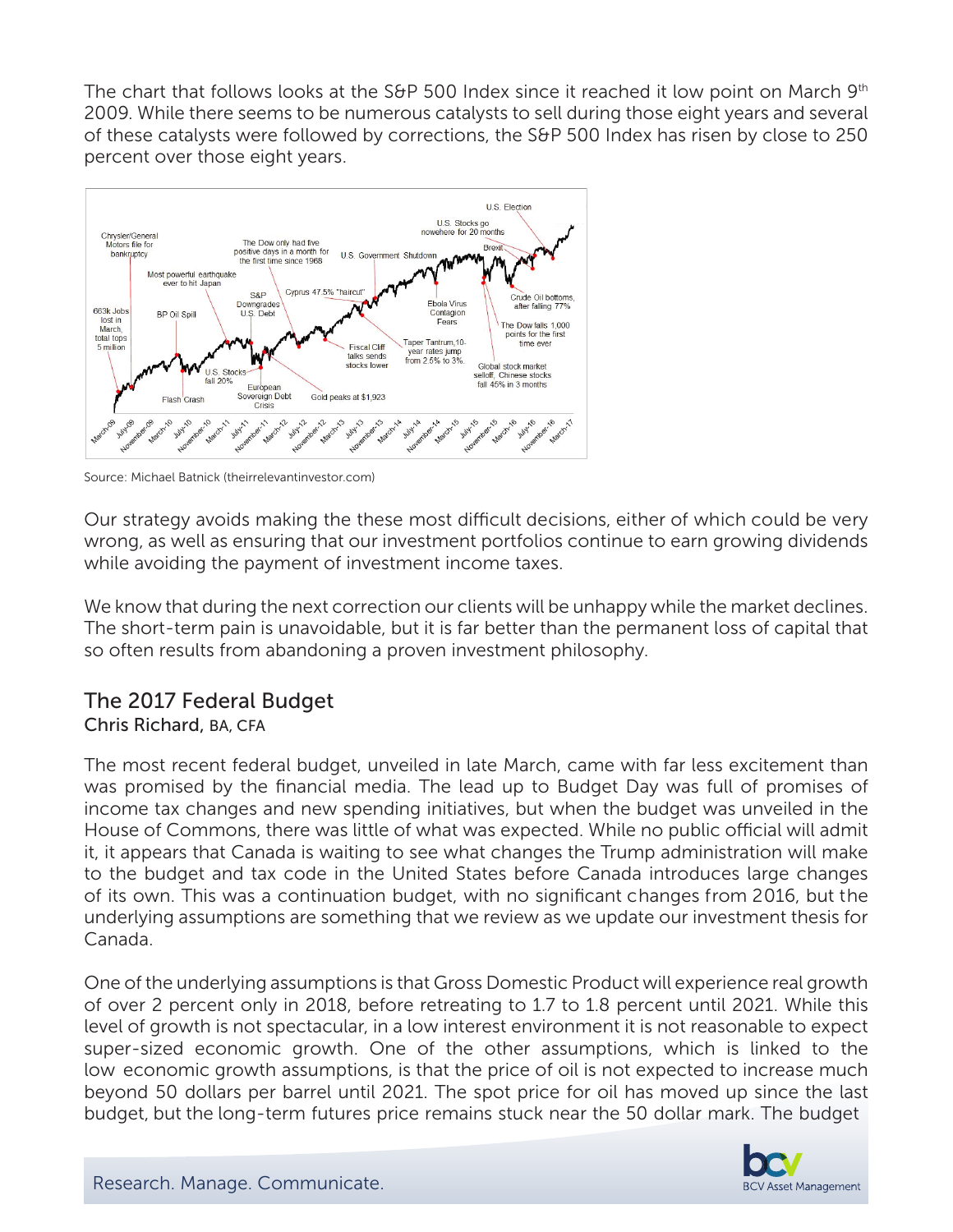shares that view of oil prices, but is of the view that the contraction of investment in the oil and gas extraction industries has bottomed.

The Trudeau government has made no attempt to bring the federal budget back into balance for the foreseeable future and has offered no reasons or excuses for this. They view the fiscal world through the lens of the Debt to Gross Domestic Product ratio. If that ratio remains within their predetermined acceptable limits, they will be fine with never returning to a surplus. The problem with this view is that GDP growth is anything but linear. The growth is vulnerable to change from outside forces that can cause that Debt to GDP ratio to spike in a recession, leaving little room for the government to deploy its fiscal levers in a recession.



Source: Department of Finance, 2017 Budget

One of the most-discussed items leading into the budget was the possibility of changes to the inclusion rate for capital gains and changes to the dividend tax credit. As it turned out, both items were left unchanged. In media reports after the budget release, the Minister of Finance (Bill Morneau) tried to put investor's minds at ease that changing the rules for capital gains is not an issue. In an interview with The Globe and Mail, Mr. Morneau stated that "I don't want people speculating on tax. It's most appropriate for me to say: We didn't put something in our budget and there's no value in speculating on tax measures". He further went on to emphasize the point that "by not talking about those things [capital-gains tax-rate changes], we're not talking about them… I think it's clear enough that we didn't put it in the budget after all that speculation."

The main item that could impact some investors was that the government has indicated its concern with certain tax reduction strategies employed by high-income earners and their corporations. They view the splitting of income and other benefits as being unjust and will be releasing a document in the coming months stating the nature of their concerns along with proposed changes to government policy aimed at restricting the use of certain tax planning strategies.

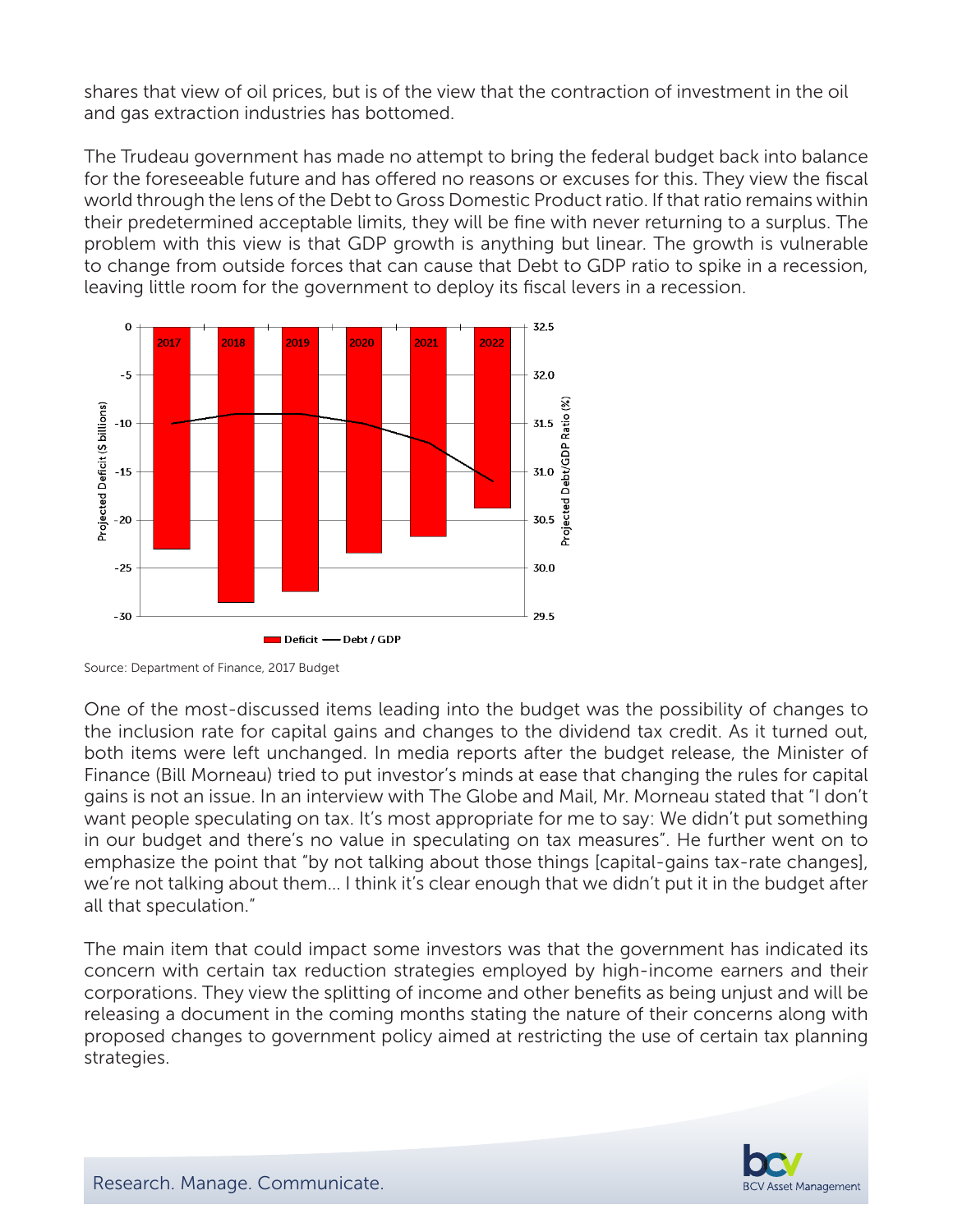While the Canadian budget has been released with little or no change, we still view the Canadian economy on the mend from the shock of oil prices falling by half. We are undeterred in our view that focusing on the big picture and the long term is the true way to manage client assets. We continue to focus on the long-term fundamentals of companies with growing business and growing dividends.

#### Rising Interest Rates: The Case for Stock Bull Market to Charge Ahead Michelle Smith, B.Comm (Honours), CFA

On March 15th, the United States Federal Reserve raised the overnight interest rate, the so-called Fed Funds Rate, by 25 basis points to 0.75 percent. This decision was driven by encouraging economic growth, strong job gains, and increasing confidence that inflation is rising, albeit slowly. This marks the second 25 basis point increase in three months and the Fed shows no sign of slowing down. In fact, the Fed reconfirmed its outlook for two more rate increases in 2017 and three more in 2018. While increasing interest rates signal of economic recovery in the United States, what does it mean for investors? Contrary to conventional thinking, rising interest rates are not necessarily bad for the equity markets.

A bull market is a period of generally-rising prices and confidence in the stock market. There is two types of bull markets- interest rate-driven and earnings-driven. An interest rate-driven market is characterized by falling interest rates and expanding price-to-earnings multiples. Alternatively, an earnings-driven market sees rising interest rates and falling to stable price-to-earnings multiples, as increasing earnings drive the multiple downward. (The price-to-earnings ratio (P/E) is a valuation measure that assesses how much investors are willing to pay for a company's earnings.) Investors have become very familiar with the former, as the United States is now nine years into an interest rate-driven bull market, the second-longest in history. For most of the past nine years, until only recently, the Fed has cut interest rates and held them near zero in an attempt to stimulate economic growth. Low interest rates allow companies and consumers to borrow inexpensively, which in turn encourages spending and investing. Many companies have taken advantage of the this low cost of borrowing to raise debt and to buy back shares, driving up share prices and, in turn, driving up P/E valuations to above average-levels.

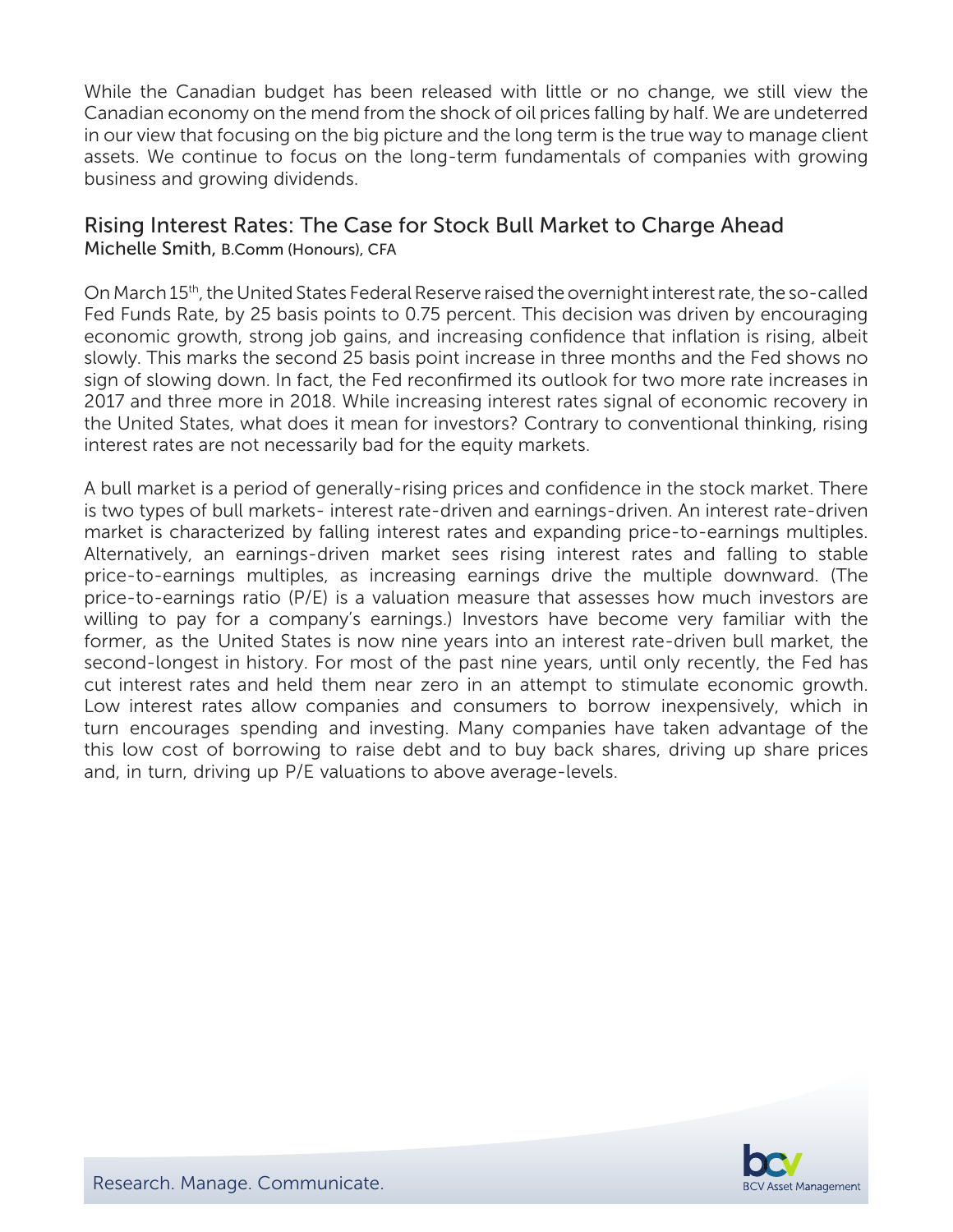### Standard & Poor's 500 Index Price / Earnings Ratio (1960-2016)



Source: Standard and Poor's

The price-to-earnings ratio tends to exist within a range. At times, the P/E multiple will trade above where it should be and, at other times, will trade at a discount. However, over time, it will generally revert to its long-term average. In today's market, P/E valuations are rich because stock prices have gotten ahead of themselves. This means that earnings will need to catch up to the higher stock higher prices so that P/E valuations come down to the longterm average. The current environment of rising interest rates and above average valuations suggest that the market may transition into an earnings-driven bull market. That transition may be more bumpy and volatile compared to interest rate-driven markets. An active investment strategy is well-suited for the anticipated earnings-driven environment, particularly when the strategy is supported by a bottom-up analysis. Bottom-up analysis involves starting the investment evaluation process at the company-specific level, rather than the macroeconomic level employed by top-down analysis. It consists of looking for good companies with strong financials, good management teams and the ability to grow future earnings.

BCV Asset Management is a bottom-up, research-driven firm, performing fundamental analysis on the companies in which we invest. We focus on investing in high-quality companies that have a history of consistent earnings growth, strong balance sheets and a track record of paying a growing dividend. While we always consider a company's ability to generate organic revenue and earnings growth, it is especially important in an environment where the price-to-earnings multiple is likely to contract. We also focus on dividend-growing companies to ensure that investors can expect a predictable and rising dividend from their portfolio, regardless of the prevailing economic conditions.